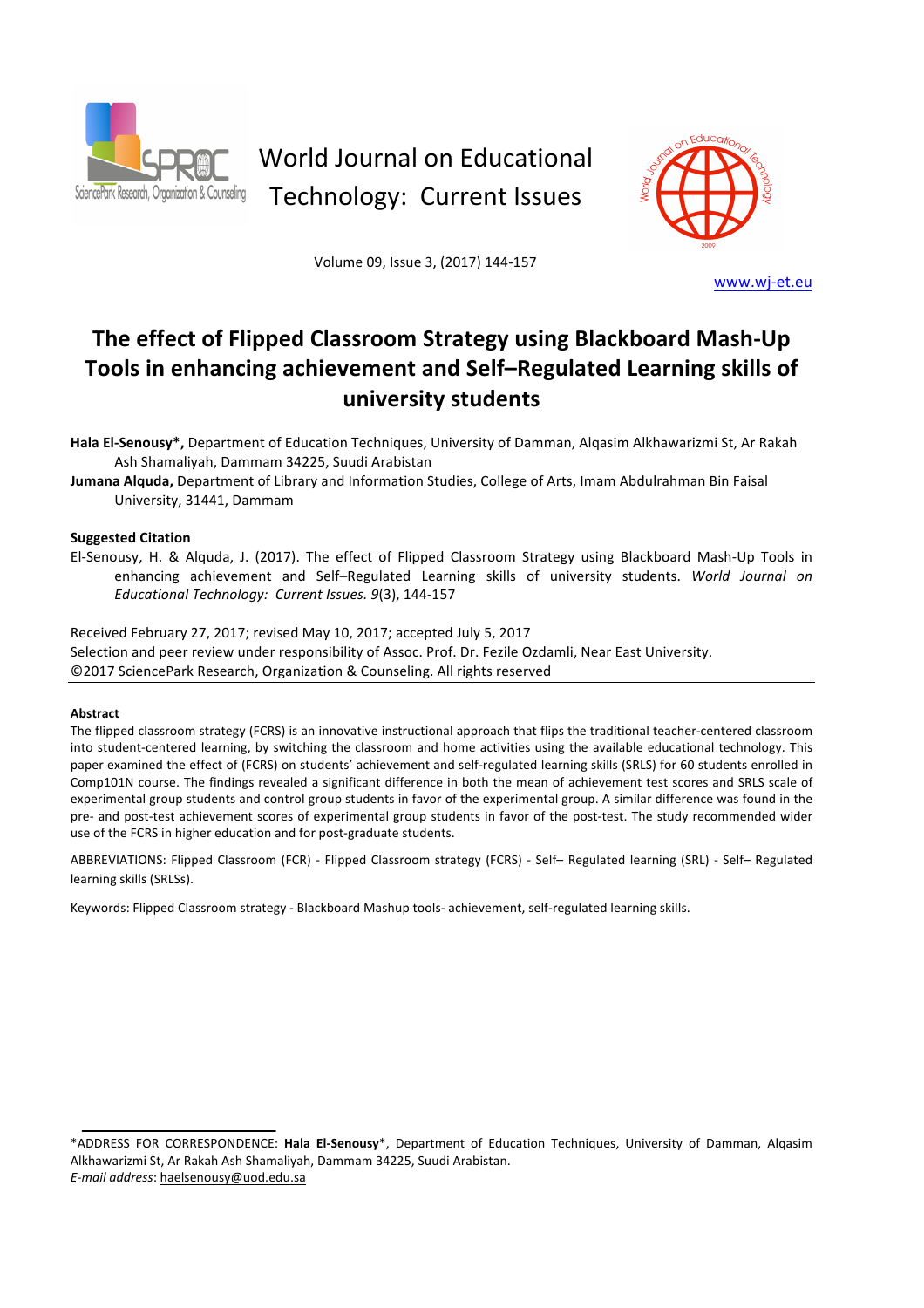#### **1.Introduction**

Nowadays we live in the age of explosion of information and communication technology, which make it difficult to gather or refuge all information during the lecture time or even formal education time as well, so it is logic to think about methods to accommodate the explosion of information and save the time for applications, practicing, Problem solving, group working, social and thinking skills...ect, One of the suitable methods to achieve that goal is "flipped classroom FCR", which makes the overlap between the school time and home time, to maximize the benefits from each, more over transfer the students from the conceptual level to practicing and evaluation level. That method became much more important in the action in many applications, as it stated in the Flipped Learning Network (2012) observed rising of the number of members on FLN- social media site from 2500 teachers to 9000 teachers in one year 2011/ 2012 (Ibrahim & Callaway, 2014).

As advanced technology progressively infiltrated into the classroom, the "FCR" takes more attention in education settings. The FCR is a new approach in instruction that designed to flip the traditional learning classroom from Teacher-centered into Student-centered (Chen, 2016). FCR approach has four different elements: "FLIP" ("F"lexible Environment), It refers to facility of place, time and of learning. ("L"earning Philosophy), overlapping from teacher-centered teaching into student-centered learning. ("I"ntentional Content): The educators manage media to develop a cognitive understanding of students and provide fluency education. ("P"rofessional Educator): The educators always give more attention to engage students in course learning, evaluate and feedback them than the traditional approach (FLN, 2014).

The traditional classroom teacher still applies the concept "I Do", "We Do", and "You Do" as a teaching strategy, while FCR teacher flips it into "You Do", "We Do", and "I Do". Students prepare lesson by watching videos, PowerPoint's, and further readings at home. As students arrive in class, they are ready to solve problems, analyze text, or investigate the results, inquiry, homework, and investigation as well achieved in the class. The FCR is fairly new in the teaching field as a strategy teaching. It has a variety ways to be applied in the classroom, and teachers used it from elementary to graduate school (Schmidt & Ralph, 2016). 

FCR approach differs from other concepts: as the important aspect in FCR is the interactive activities achieved during learning time, so it is not online education; as teacher and students are face to face. It is not also using videos instead of teacher. Either it is not working unsystematically with students. It is not students spending all course period in front of a computer. And it is not a student studying alone (Ozdamli & Asiksoy, 2016). 

Some educators describe the FCR in a wider definition; Mull (2012) expresses it as an approach that enable students by watching videos, listening podcasts and reading articles to prepare themselves for the lesson. some think that watching video's or reading outside the classroom and doing discussions in classroom forming the FCR, Sams and Bergmann, (2014) described it as what is done in class done at home, assignments done at home done in class", Maher and Lipford (2015) revised the concept and stated, Not only FCR so that instruction occurred out classroom and student activities occurred in classroom time, also flipped the sequence of learning concepts that students do: first engaging that students with online media and then practicing learning activities skills in class to develop the students' understanding of the concepts and developing skills as well, Milman (2012) went more advanced and saw it as approach make the lessons effective by transferring knowledge via videos and podcasts as by discussions, group works and applications to students. While Bishop and Verleger (2013) reject the definition and define the "Flipped Classroom Strategy FCRS" as "an educational technique that contains two parts: interactive group learning activities inside classrooms, and direct computer-based individual learning outside classrooms" and that view combine of constructivism and behaviorism learning theories.

Those views reach the benefits of both individual and interactive group activities, with maximizing the active learning time by using effective abilities of technology; and that adequate with the constructivism theory, where the core idea of constructional learning is the learner-centered learning environment, through understanding and building knowledge socially; learning environments supported by technology integrated learning such as Flipped learning provided great opportunities for the application of constructional learning by individual and social knowledge building (Strayer, 2012, Haroun & Sarhaan, 2015; Metwalli, 2015).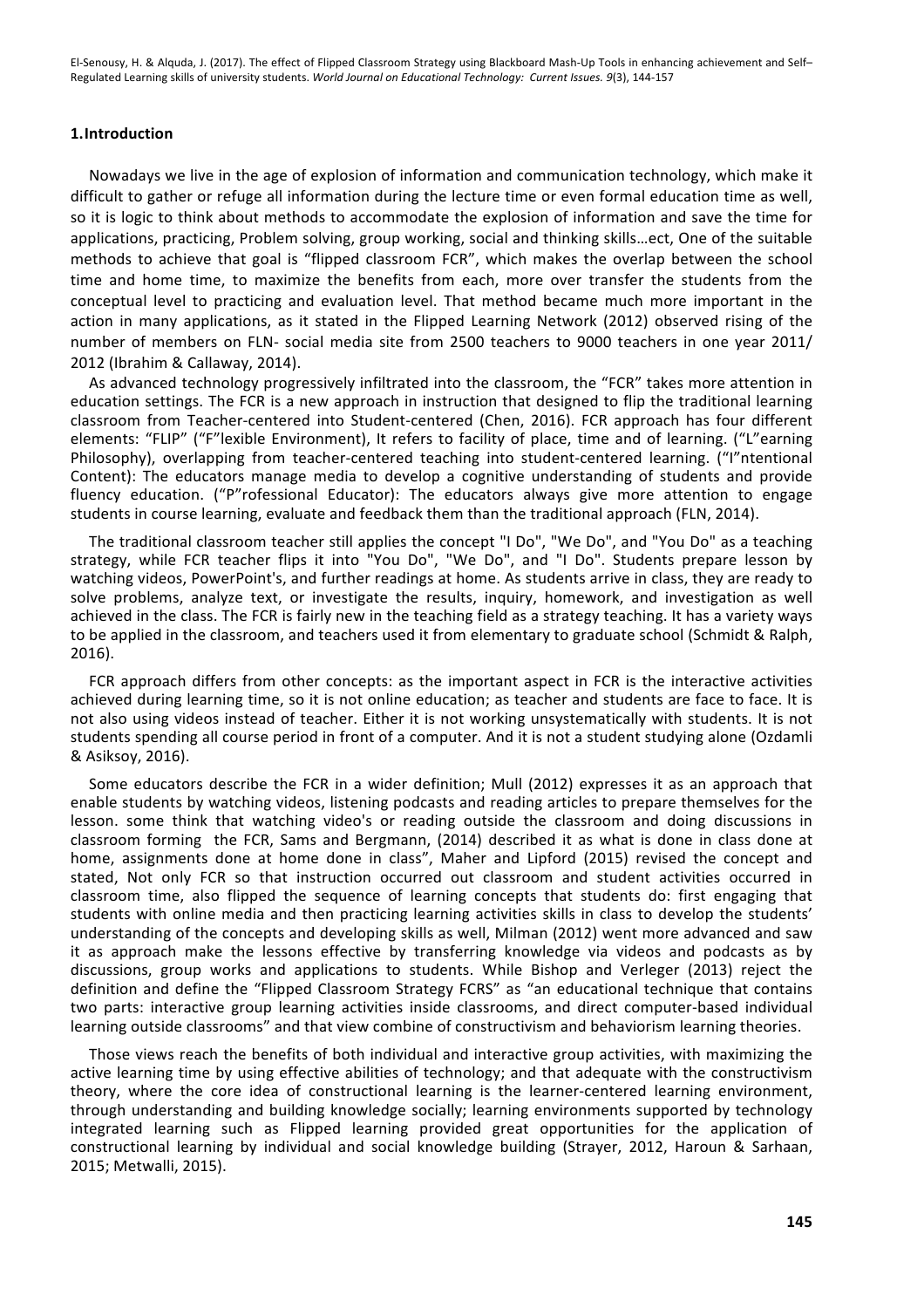Primarily FCRS began by reviewing and selecting a high-quality of online videos for each topic in the course, designing the course according to the goals of the curriculum, and merging the online instruction at appropriate times in the semester. Students how spend great time watching videos and multimedia, largely desired FCRS as enjoyable learning experience (Maher et. al., 2015). Then the students require the flexibility to access course materials, with several mobile devices at a proper time for them (Talley& Scherer, 2013). Additionally the FCRS require changing from various extensive assignments homework to shorter, more various assignments in the lessons, wherever the major task can be achieved during the class time, and that likewise was preferred by the learners (Gannod & Helmick, 2008).

Otherwise Vaughan (2014) stated that, FCRS enable educators to incorporate effective of technology' abilities in their classes, to stimulate an active cooperative context, that improves learner engagement, promote self-learning, and increase student-teacher feedback (Clark, 2014). The roll of technology not only in using variety media but variety tools as well, students can watch/ interact to records of course lectures on own laptops, smart phones, tablets, or own media players outside the classroom, saving classroom time for the involving in learning activities and homework doing (Frydenberg, 2013), whenever it is essential to ensure that learners observed the selected videos or accomplished the additional reading at home, and in class exercises, to report their progress as they work, students could respond to "clicker questions" or other technology assessment applications (Houston& Lin, 2012).

Moreover teacher may send conceptual electronic Quiz about the new lesson, which helps teacher to identify the level of, weaknesses, strengths of students' understanding. And ensures "Chapter inverted" throw decision or classroom activities, which designed to manage the understanding difficulties, and provide support proper for weak students, and thus be learned and high achieved among all levels of students, to reach the individually variance (Al Shamsi, 2013). That may not happen in a traditional class, as the teacher explains the whole class students with one way, and have not enough time to diagnose or heal the understanding weakness. So it could be concluded that FCR takes the advantages of both Direct and Electronic education, as (Strayer, 2012) showed it as a special type of blended learning.

The current study intends to use Blackboard as media to establish FCR, and benefit the advantages of blended Learning, since Blackboard is mostly merged into hybrid courses. The benefits of hyper obtainability, access to course anywhere and anytime, better communication, better following, fast feedback, and skill enhancing are appropriate to support classroom instruction in blended courses, Blackboard also allows instant access to students and student-generated data, to obtain a huge Opensource software and other tools, such as mashups.

Blackboard platforms are virtual learning environment and course management system, works to improve every part of the education experience that help students learning. Simplify online changes in every course with a simple, controlled, and full Blended learning environment. It removes all barriers to learning, engaging, privacy, flexibility. With Blackboard teachers can improve and follow student learning and achievements. Whereas Mashup allows teachers to merge the online multimedia into courses with various ways, as a part of the data for students to view and interact with. "Blackboard-Learn" supports adding Mashup sources as: Flickr to add images, Slide-share to add PowerPoint presentations, Adobe PDF Portfolios, or Word documents, and YouTube to add online videos (Baker, 2000; Davis, 2009; Kuykendall, 2012; NIU, 2015; Bradford, Porciello, Balkon & Backus 2007).

Whereas The FCRS allows the using of online identical learning videos, recorded lectures or readings, that save the class time for practicing on exercises or applications through active groups based on problem answering activities (Ibrahim & Callaway, 2014). The actual benefits of FCR are the transfer the knowledge of the Factual phase to Procedural phase of basic conceptual material throw video lectures, and doing homework, which students are responsible for before attending the direct lecture, which then organizes for combined problem solving, questions and arranged discussion of issues which require more in-depth activities (Redekopp & Ragusa, 2013). Educationally, it appears that FCRS Transfer the cognitive learning according to Bloom Taxonomy from the "recalling" and "understanding" levels individually at home to reach the "applying", "analyzing", "evaluating" and creating" levels in the class assembly in active work guided by the teacher. Therefore FCRS follows the new trends in education by attaining interactive learning activities, which promote individual and group practicing beside with instant feedback.

FCRS provides several pedagogical advantages in emotional domains as well, the results of Toto& Nguyen (2009) study showed learner pleasure with the FCRS as it relates to their learning styles. Additionally, applying FCRS increase the extent of inspiration, and improve academic performance as well compared with the traditional strategies; it also increases in retention and engagement, which also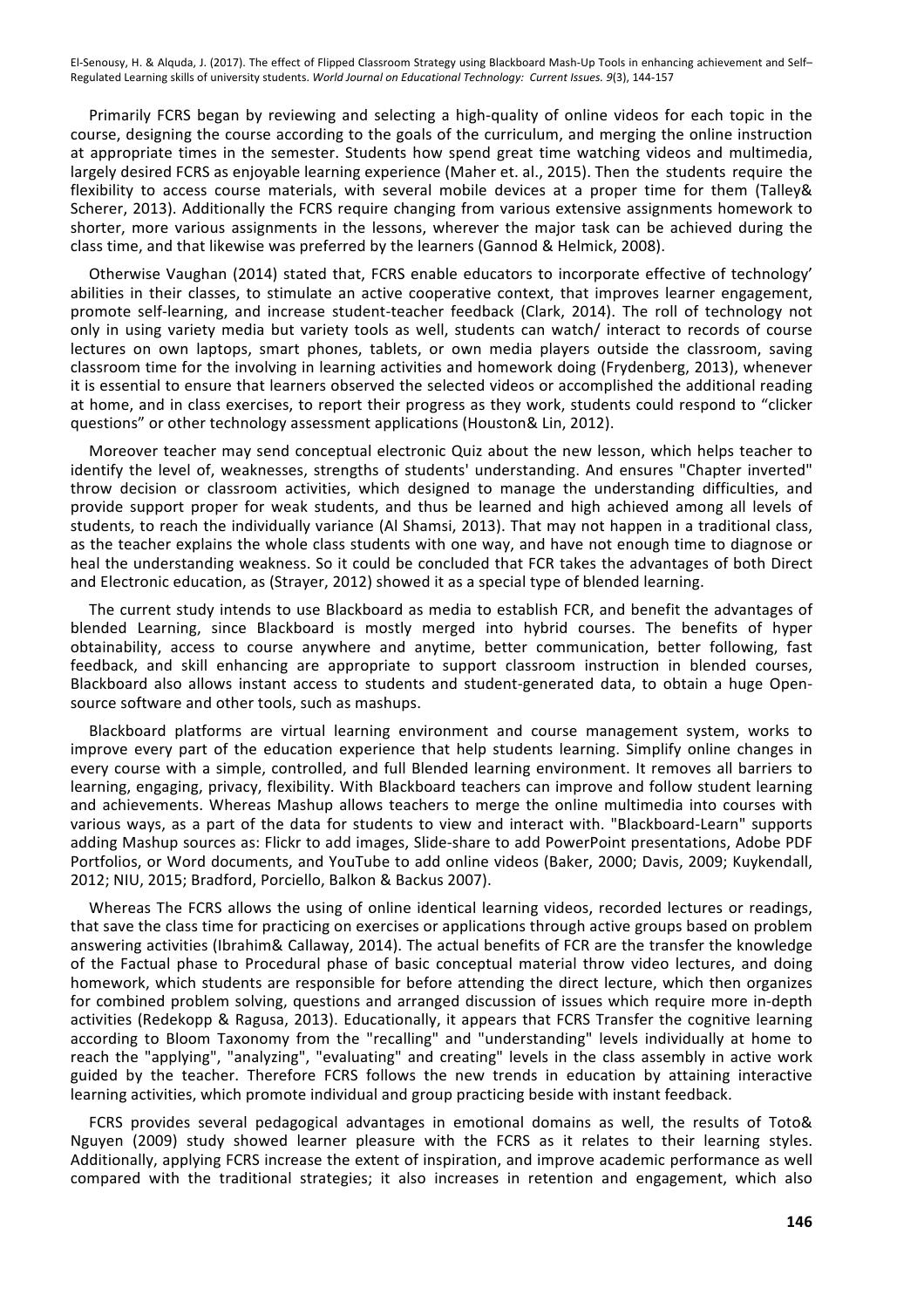improve performance in exams (Likewise& Scherer 2013). And there are positive attitudes among bachelor students toward applying FCR in instruction at KSU (Alduraibi, 2016). Moreover the Shyu (2014) study indicated that in-service students were gratified with FCRS and has a positive attitude toward instruction than the traditional group, those domains essential for personal and behavioral aspects of the student, who spend amassed time in the open space and social media compared to traditional learning. Ali(2015) found that the facilities of FCRS more than any limitation where it applied in appropriate cases.

From student views, they and appreciated impact of FCRS, not only using of the videos are useful, but also the real advantage is increasing the problem solving and performing of skills. Also increasing the abstract and factual knowledge students gain, and enlarging time spent for active-learning that help students to achieve higher-order learning aims, and expand performance for the course tasks (Redekopp & Ragusa, 2013). That process allows students to reach a researcher and user of the technology effectively by learning outside the classroom, for enhancing critical thinking and self-learning, using communication skills and cooperation among students, to achieve atheist century skills in education (Thuwaikh, 2014).

Many studies applied FCRS in many subjects and stages, however, before or during the lesson and comparing it with traditional methods, Talley & Scherer, (2013) documented an increase in students' academic performance within the FCR. In addition, Davies, Dean and Ball (2013) compared FCRS with traditional introductory in ICT course on the spreadsheet skills and found the FCRS more effective and the students demonstrated higher. And that is needed nowadays to encourage students to learn in groups and individually. Likewise the study of Haroun& Sarhaan, (2015) stated positive effect of flipped learning model on Achievement and skills performance in E-Learning. It is shown from various studies that FCRS increase the students' academic performance, so proposed the current study to use FCRS to improve the students' achievement.

Although FCRS has many benefits, its application is not Overall has Positive results, it has some limitations. Though Johnson & Renner (2012) supposed that learners in the FCR could be extra effective due to switching the time of classroom spent in lower-level practicing into interactive group work, the learners didn't totally embrace the FCR opportunities. The failed effort at the FCRS is what affected those changed outcomes, beside the involvement itself. Also the students in medical and technical branches were not sure about the essence of FCR (Juhary, 2015). In addition, she (2014) found no significant difference was found in the achievement test. Also Blair, Maharaj and Primu (2016) found the FCRS led to a small progress in students perceive the course, and not found any significant variation in performance on cohort exam, fewer learners in FCR reached higher level grades. While the lecturer's perspectives show approval to continue with FCRS; as it let them more time to work with students individually, however it still big effort for teachers (Herreid & Schiller, 2013; Akdemir, Bicer & Parmaksiz, 2015).

Researchers posited that students at open-admission institutes join university with a variable extent of educational abilities, where they are requested to take advanced courses to raise their academic skills to be fit for higher education. Additionally, few learners' own self-regulated Learning Skills "SRLSs" to help their learning. When modeling, scaffolding and FCR methods are used to implement SRL students' at-risk academically benefit from SRLSs, which joined with an active learning environment. That study compared several forms of FCR in a general chemistry course, where high school class students have significant various rank and math assignment level. The results showed that students proceeding in the top third, middle third, and bottom third increased their overall course ranks with FCR using self-regulated tools by 7%, 3%, and 6%, respectively (Butzler, 2016).

Clearly self-regulated Learning "SRL" considers much more important for independent student to generate self-learning, especially in higher education, According to Zimmerman (1995), SRLSs do not arise naturally as learner raises, self-regulatory processes are teachable; learner needs an attractive context for engaging in improving self -regulated skills and support self-learning. Whereas it is vital to create awareness of the SRL to support low achievers' students by improving SRLSs, which is explained by the study of (Geduld, 2016) as the study' readiness of Open distance learners vary in higher education, learners with low self-regulated risk failure, moderate to minor effect degrees were appeared. Also, students with lower achieving abilities regarded their SRLSs more than high achieving abilities; while high achieving abilities are more SRLSs (Aoki, 2012; AlJarrah, 2010).

According to "Purdie" SRL has four sub skills: First "goal setting/ planning", it is the student's ability to set general and specific goals, plan them according to a time schedule, and carry out activities related to achieving those goals. Second "Keeping Records/ Monitoring" is holding of records and the ability of monitoring the activities carried out to achieve the goals and record the findings. The third "Rehearsing/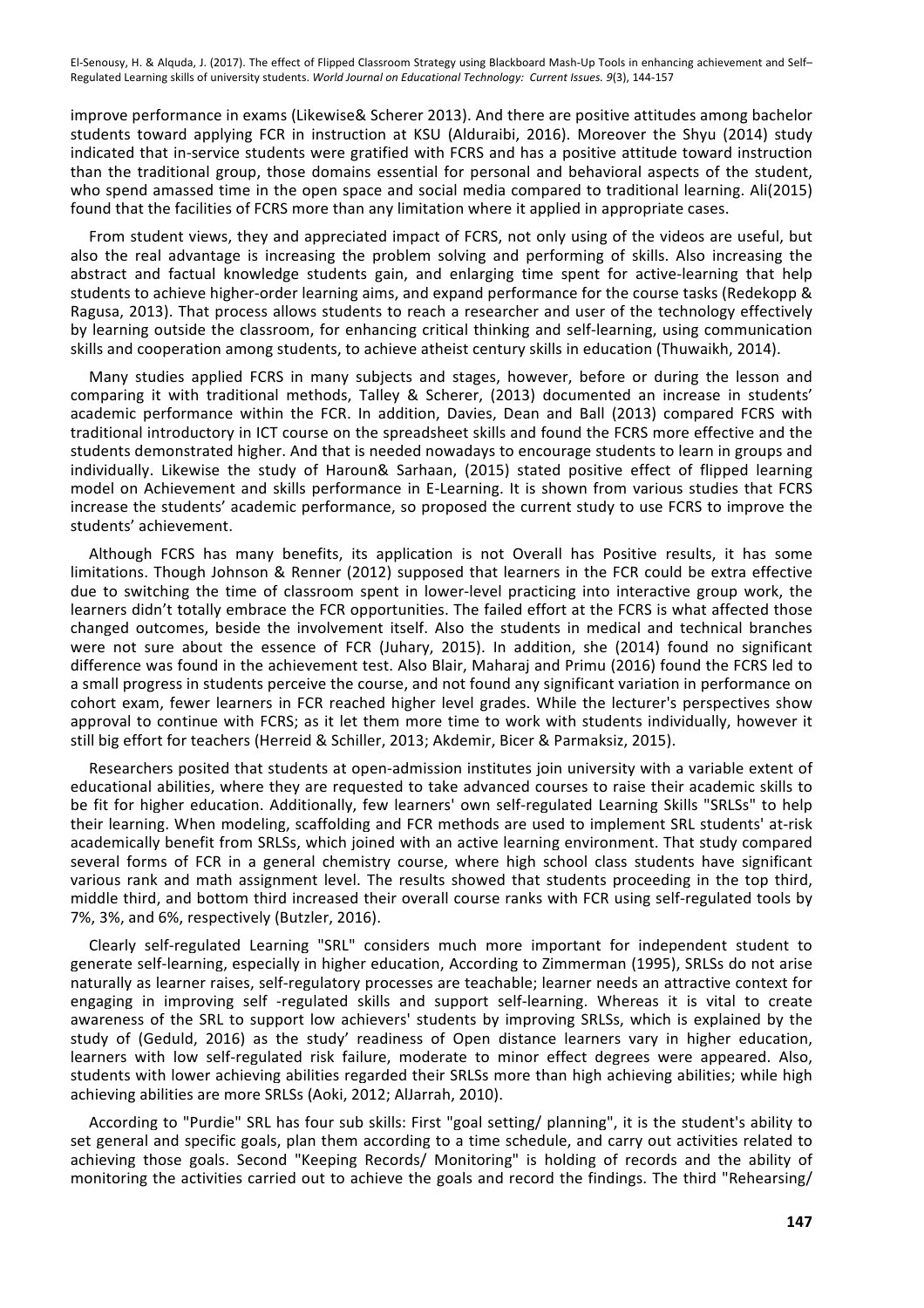Memorizing" is the ability to recall and the preservation of the data by means of its heard or silent vocal. And the fourth "Seeking Social Assistance" is the request for social assistance to a family member; teacher or colleague to obtain help in understanding the educational material or perform the duties (Zimmerman, 1990; Zimmerman1995; Ahmed, 2007). Furthermore Self-regulated students are conscious of their own learning abilities, and active in learning. They found learning as a manageable progression and assent extra responsibility for the learning progression outcomes (Nguyen& Ikeda, 2015). A self-regulated learner could effectively and independently plan for learning, select/ use suitable learning approaches and reflect/ monitor learning growth. SRL is inevitable in the effective learning process (Ambreen et al., 2016).

While SRL considered as a vital component of students' academic achievement and effective learning. The studies exhibited a positive relationship between SRLSs and the causal knowledge; between personal control and stability; between marks of planning strategy using/assessment and total marks SRLS; additionally between sub-scales of SRLS and academic achievement. Though, it showed that the planning sub - element was only indicator for the educational achievement (Leana-Tascilar, 2016). The study of Ozdemir and Arslan, (2016) indicated that students' academic achievement increased significantly by the effect of self-regulated jigsaw IV compared to traditional method; though attitudes towards English not significantly increased. However, students can benefit SRLSs in other independent educations. Many studies have shown a positive relationship between achievement and self-regulation (Pintrich & DeGroot, 1990; Schunk & Ertmer, 1999; Sui-Chu, 2004; Nota et al., 2004; Judd, 2005; Anderton, 2006; Bembenutty, 2006; Klassen et al., 2007; Bail et $\cdot$  al., 2008; Hong et al., 2009; according to AlJarrah, 2010).

Furthermore Cakir, Korkmaz, Bacanak and Arslan (2016) explored the relationship of students' SRLSs with their performances for formative feedback. It found that, although students from different SRL capabilities; either low, average or high, frequently preferred formative feedback, those have high SRLSs depend infrequently on formative feedback than students who have lower SRLSs. That enables educators to enhance students' SRLSs that are an essential ability in a lifelong learning era, and students' career. Similarly; Prayekti (2015) compared the professional capability and SRL for the students of science field with regular students, the results showed that SRL as a factor gave significant effect for professional capability score. Mainly Nguyen and Ikeda, (2015) indicated that E-Portfolio and other modern learning models had positive effects on students' SRLSs; and their basic skills: goal orientation, metacognitive selfregulation, effort regulation, explanation, practice, and critical thinking, which improved after implication of E-Portfolio-based learning model in lessons. Therefore the current study holds Blackboard Mashup tools to apply FCR to improve students' SRLSs.

Lastly survey the trends of FCR research on 20 papers that attained FCR from 2013-2015. The results found that FCRS applied in various fields, and some technology tools were applied as the online platform. Moreover FCR indicated confident effects toward students' learning activities as; achievement, engagement, motivation, and interaction. Whereas, some challenges need more attention, as the FCR applicable for the less quality of video lectures, and untrained teachers; FCRS has been recommended as a modern approach for higher education (Zainuddin& Halili, 2016).

The whole time of traditional lectures is spent in teaching the concepts without practicing or evaluation and students forced to do homework; absence students who cannot understand the lesson; it is big problem, moreover the traditional lectures may seem boring to the technical  $21^{st}$  century students, while the online lectures give no guarantee to engage students in learning fulltime, However as evolution in knowledge and communication technology occurred, our daily life and Education also keep ups with it, and continued to advance modern learning methods. A review of literature indicated that the FCRS considers as innovative method that enhance several learning outcomes; thus the author supposed FCRS to be a rationale for this study, which aims to focus more attention, and examine FCRS' effect in improving achievement and SRLSs, whether FCRS does not yet has the desired attention from the previous Arabic studies, as well as the SRLSs, the majority of the previous Arabic studies have just focused on assessing students level of SRLSs, not the process of improving SRLSs by instructional strategies. Hence other studies recommended applying this study.

Subsequently the question of the study defined as: what the Effect of Flipped Classroom strategy FCRS using Blackboard Mashup tools in enhancing achievement and Self- Regulated learning skills SRLSs of university students?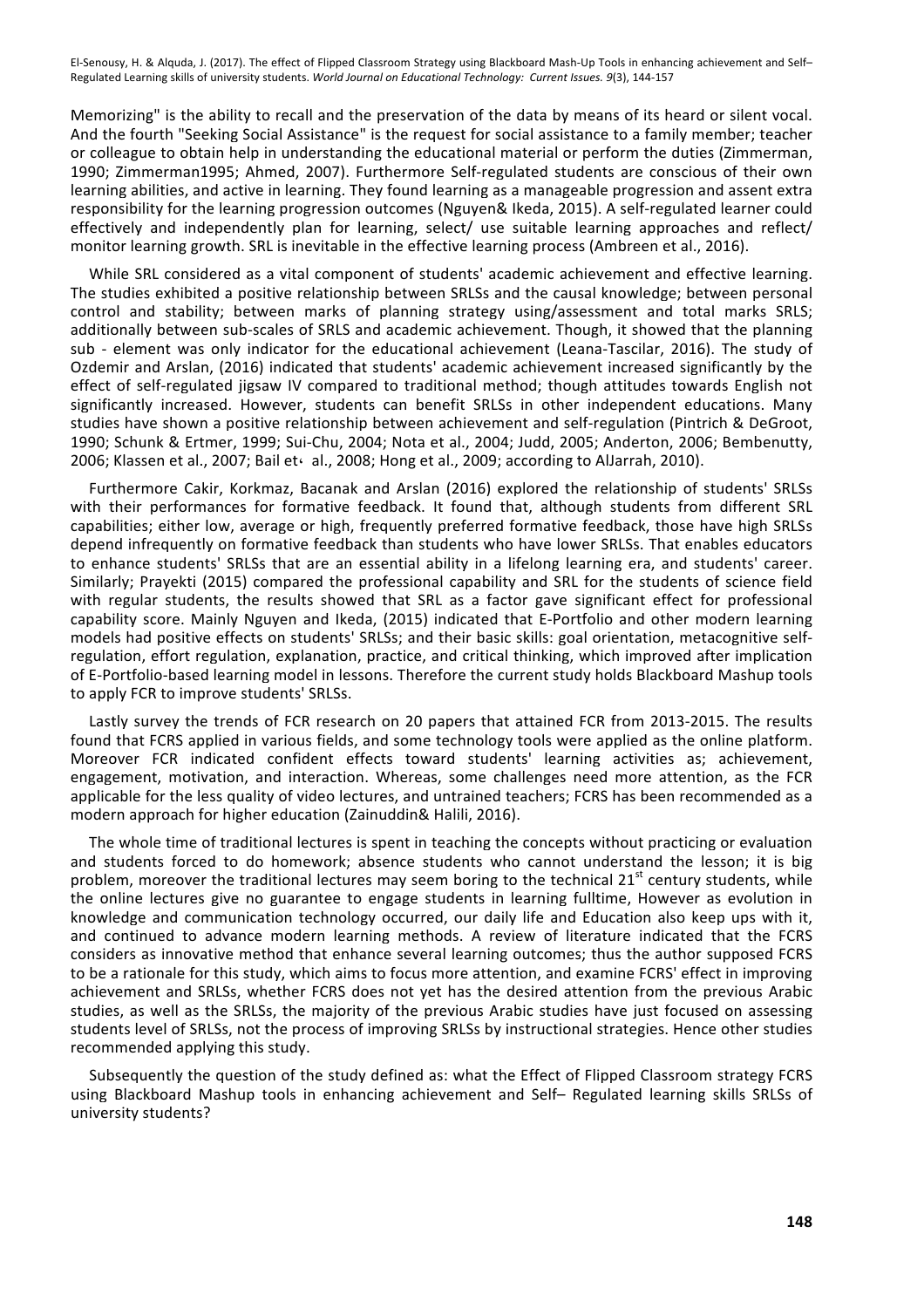*1.1. The Objectives- the study aims to assess:*

•The effect of FCRS in enhancing achievement.

•The effect of FCR in enhancing SRLSs.

*1.2. The Hypotheses:*

1.2. 1. There is a statistically significant difference between the scores of students in the control group and in the experimental group in achievement test in the favor of scores in the experimental group.

1.2. 2. There is a statistically significant difference between the scores of students in the experimental *group Pretest and posttest of achievement test in the favor of the posttest scores.*

1.2. 3. There is a statistically significant difference between the scores of students in the control group and *in* the experimental groups in SRLSs scale in the favor of scores in the experimental group.

1.2.4. There is a statistically significant difference between the scores of students in the experimental group Pretest and posttest of SRLSs scale in the favor of the posttest scores.

1.3. The Significance:

1.3.1. Track FCR as an innovative approach in education that proper for 21<sup>st</sup> century students.

1.3.2. The applications of FCRS may attract the Arab educators' attention to applied studies.

1.3.3. Mashups may be interested for teachers to plan, design, develop, and use in courses.

1.3. 4. The Blackboard tools may attract the desired concern of UOD University in learning.

1.3.5 Assessment tools "achievement test and SRLSs scale" may be useful for researchers.

# **2. Materials And Methods**

- 2.1.*Design approach:* semi-experimental method was used and two groups design, experimental group taught with the FCRS and control group taught with the traditional way, and pre and post application of the assessment tools for both groups.
- *2.2. The Tools:*

# *2.2.1. Treatment tools:*

- Several Blackboard Mashup tools; such as YouTube, Flickr, Slide Share...etc. To fit the content of each lesson, all of them chosen very carefully according to the FCRS standardize.

- Several working papers have been prepared with several tasks, which students should achieve during the class time. The papers contain solving problem, interactive learning, and group discussion, to assess the lessons learning according to the FCRS standards.

- The Both tolls shown to 5 experts. And the needed changes have been done, to reach the final form Appendix (1).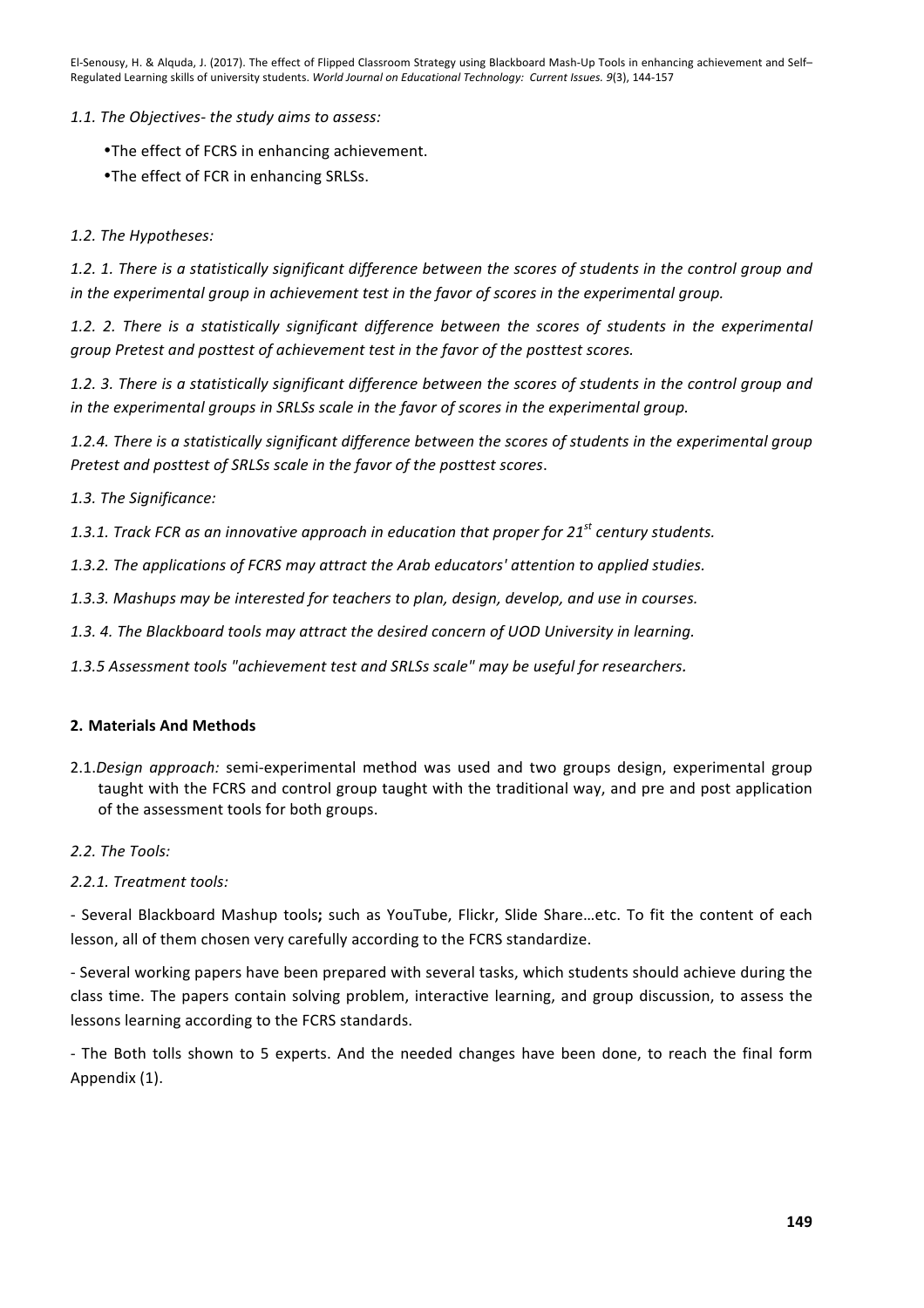## *2.2.2. Assessment tools:*

2.2.2.1. Achievement test: consists of 15 statements, in the form of multiple choices and true& false, the true response takes 1, and the false takes 0, in total (15) marks.

- The test's content validity measured by experts' opinions and the test's Reliability calculated by Cronbach's alpha =  $0.85$  and Pearson's correlation =  $0.91$ :

2.2.2.2. SRLSs scale: including 4 sub-skills: "goal setting and planning", "Keeping Records and Monitoring",

"Rehearsing and memorizing", and "Seeking Social Assistance". Consists of 38 statements in Three-Points Likert scale, respondents' rate range from: (always, sometimes, and seldom) matches (3- 2- 1) respectively, marks in total (114) marks.

-The scale's content validity measured by experts' opinions, and Cronbach's alpha calculation =  $0.76$ , Pearson's correlation  $= 0.80$ , that considers acceptable as scale's Reliability.

# *2.3. The Sample:*

The sample was randomly chosen from students enrolled in Comp101N course, two sections as: (30) girl experimental group learned using FCRS and (30) girl control group learned traditionally, in total (60) students. To insure the equivalence of the two groups T-Test was used for pre-Achievement test scores as follows in the table  $(1)$ :

|  |  |  | Table 1. T-Test of pre-Achievement test Scores of the Control Group Students and Experimental Group Students. |  |
|--|--|--|---------------------------------------------------------------------------------------------------------------|--|
|  |  |  |                                                                                                               |  |

| Variable   | N  | Mean  | Std. Dev. | T-calculated | F. Value | Sig. |
|------------|----|-------|-----------|--------------|----------|------|
| Con. Group | 30 | 4.967 | 0.4806.   | T=0.1608     | 1.054    | No   |
| Exp. Group | 30 | 5.080 | 0.5129    | $Def=58$     |          |      |

Table (1) showed that the IT students who were not yet exposed to FCRS had mean scores of (4.9) in the control group and (5.1) in the experimental group, it shows the mean score of the pre-test approximately in both control group and the experimental group. The t-calculated value was  $(0.16)$ , it with Not significant. This implies that there is no significant difference in the mean achievement scores of control or Experimental group, therefore; the two groups are almost equivalent, and were accepted as study sample groups. 

# 2.4. The Procedures:

2.4.1. The Pre-application of Assessment tools to both Experimental group and Control group at the 1<sup>st</sup> *week.*

2.4.2. Delivering the Mashup tools by Blackboard at home gradually according to the timetable (takes 8 weeks), to the student section of the experimental group, after declaring the Idea if FCR to students.

2.4.3. *Every section has identical code in Blackboard, all students enroll in the course could access to the* separated webpage of the course with the password and username, but only the students of Experimental *group section have all the submitted Mashup multimedia.* 

2.4.4. Blackboard forum has been used to follow the individual response and encourage the interaction *about how appropriate the Mashup in learning the topics.* 

*2.4.5. The Experimental group students achieve the working papers of solving problem, interactive learning, and group discussion during the class time.*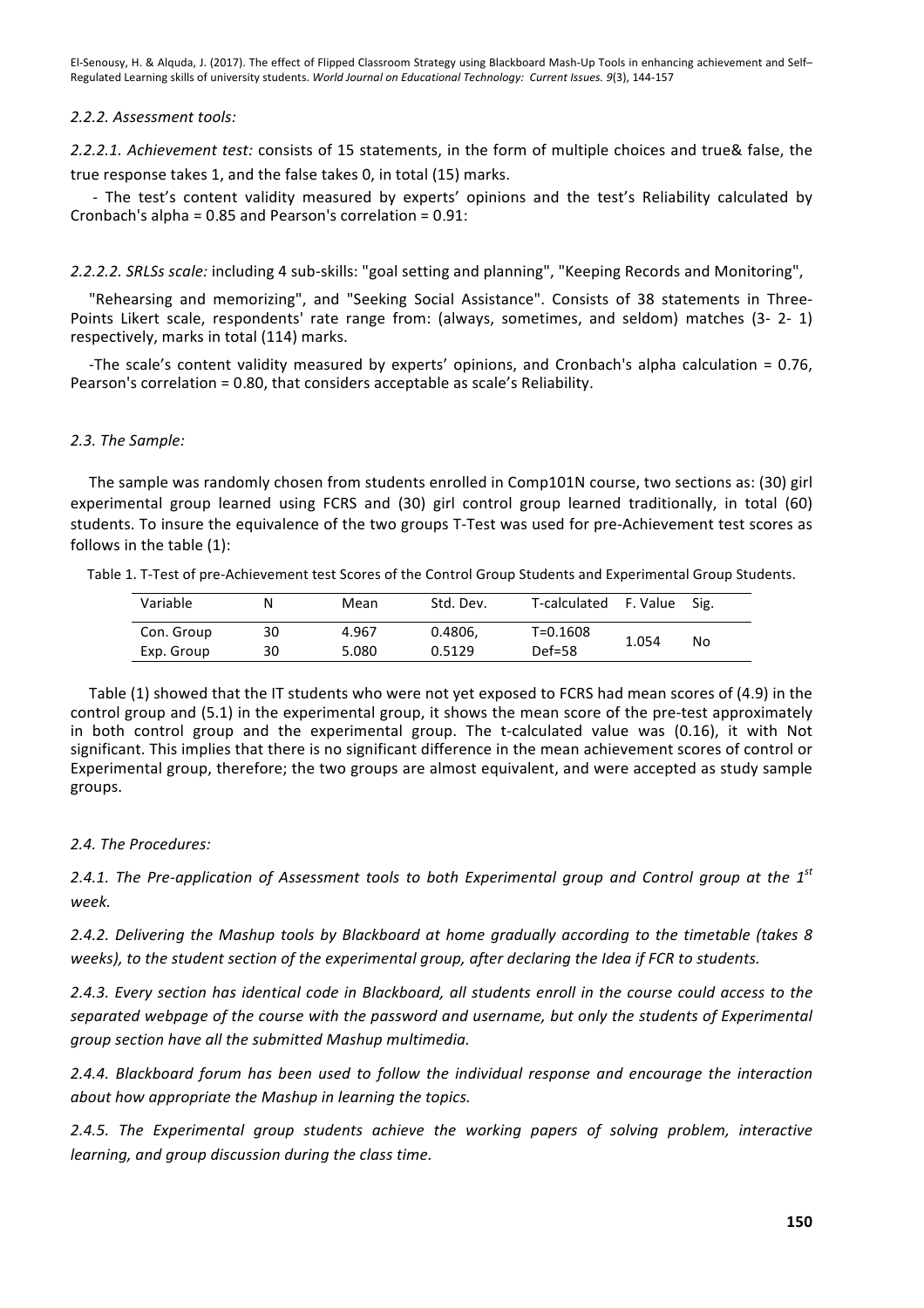2.4.6. The teacher quided the interactive activities; the students have to introduce tasks report, which have *been* evaluated according to both the home individual activities work and in class group interactive work. 2.4.7. The Post-application of Assessment tools to both Experimental group and Control aroup at the 10<sup>th</sup> *week.*

# **3. Results:**

3.1. To examine the first hypnosis; which stated that: "There is a statistically significant difference between *the scores of students in the control group and in the experimental group in achievement test in the favor of scores in the experimental group"* The results of the data analysis carried out are presented in table (2):

| Table 2. T-Test of Post-test of Achievement Scores of the Students of Control Group and Experimental Group. |  |  |  |  |
|-------------------------------------------------------------------------------------------------------------|--|--|--|--|
|-------------------------------------------------------------------------------------------------------------|--|--|--|--|

| Variable    | N  | Mean  | Std. Dev. | T-Cal.      | Def | F. Value | Dfd | Sig    |
|-------------|----|-------|-----------|-------------|-----|----------|-----|--------|
| Cont. Group | 30 | 8.233 | 0.40      | $T = 7.254$ | 58  | 1.892    | 24  | 0.0001 |
| Exp. Group  | 30 | 12.08 | 0.32      |             |     |          |     |        |

Table (2) shows that achievement test scores mean of the students in Control group was (8.23), and the achievement test scores mean of Experimental group was (12.08). The t-calculated value was. The tcalculated (7.2) is more than t-critical at 5% level of significance which makes the F (1.9) significant.

This implies that there is a significant difference in the mean achievement test scores of Experimental group who were exposed to FCRS in comparison with Control group, therefore, the first hypothesis is accepted.

# 3.2. To examine the second hypnosis; which stated that: "There is a statistically significant difference

*between the scores of students in the experimental group Pretest and posttest of achievement test in the* 

*favor* of the posttest scores." The results of the data analysis carried out are presented in table (3):

Variable N Mean Std. Dev. T-Cal. Def F. Vale. Df Sig Pre-test <sup>30</sup> 5.08 0.51 T=11.57 <sup>58</sup> 2.55 <sup>24</sup> < 0.0001 Post-test <sup>30</sup> 12.08 0.32

Table (3). T-Test of Pre and Post achievement test Scores of Experimental Group Students.

Table (3) shows that achievement test scores mean of the Experimental group students in: Pre-test was (5.08), and post-test was (12.08). The t-calculated value was. The t-calculated is more than t-critical at 5% level of significance  $(11.57)$  so F =  $(2.55)$  significant.

This implies that there is a significant difference in the mean achievement test scores of Experimental group in who were exposed to FCRS at post-test in comparison with Pre-test, therefore, the second hypothesis is accepted.

*3.3. To examine third the hypnosis; which stated that: "There is a statistically significant difference between* the scores of students in the control group and in the experimental groups in SRLSs scale in the *favor* of scores in the experimental group" The result of the data analysis carried out is presented in table *(4):*

| Table 4.T-Test of the SRLSs scale Post-test of the Students of control Group and Experimental Group |    |      |           |        |     |     |  |  |  |
|-----------------------------------------------------------------------------------------------------|----|------|-----------|--------|-----|-----|--|--|--|
| Variable                                                                                            | N  | Mean | Std. Dev. | T-Cal. | Def | Sig |  |  |  |
| Cont. Group                                                                                         | 30 | 22.6 | 3.4       | 2.6    | 58  |     |  |  |  |
| Exp. Group                                                                                          | 30 | 24.2 | 2.0       |        |     |     |  |  |  |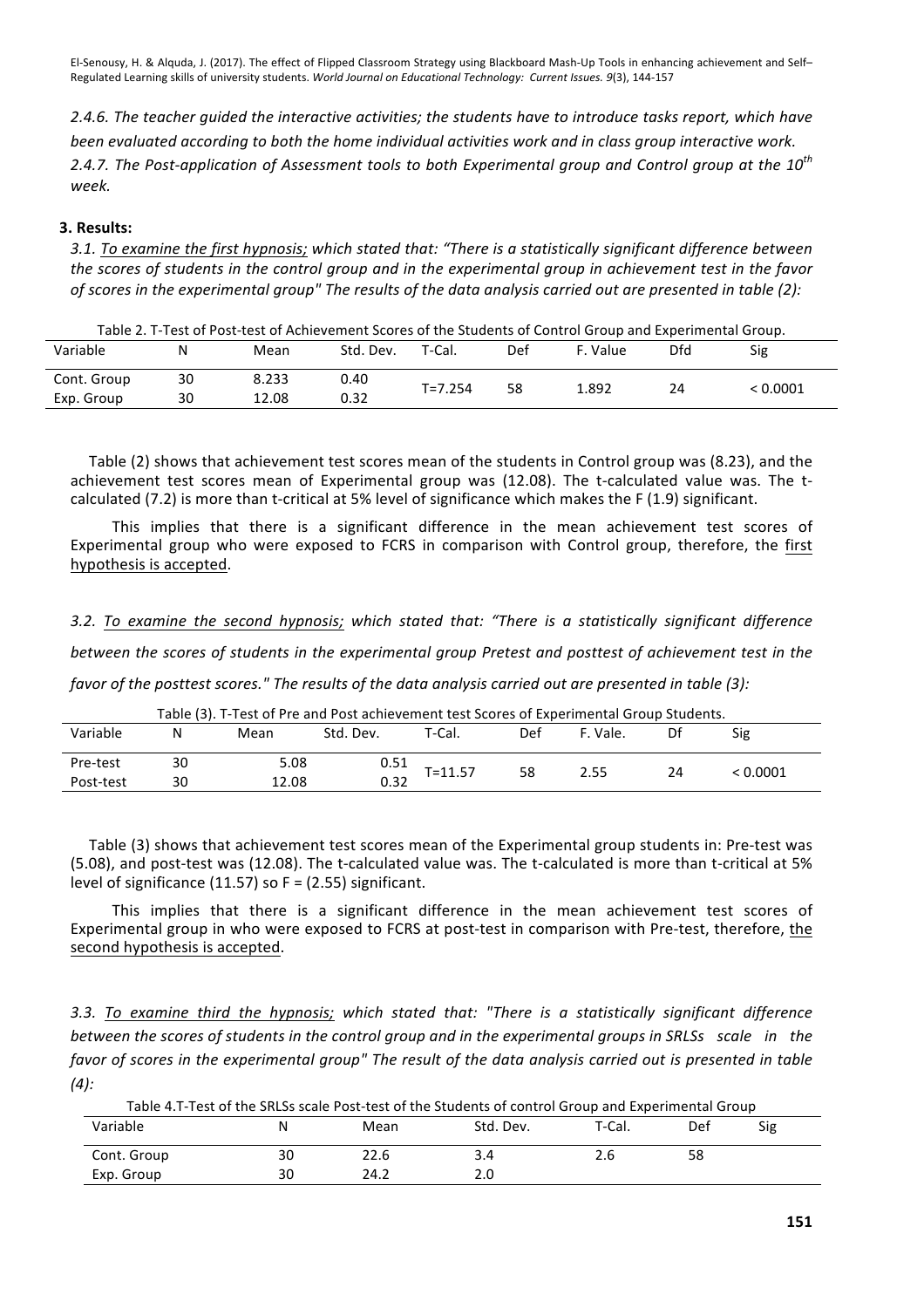#### $t$  – Critical=1.7

Table (4) revealed that the mean score of post-test of the SRLSs scale of the control group was (22.6), while the mean score of a SRLSs scale of the Experimental group increased to  $(24.2)$ ; the T-Cal. is  $(2.6)$  is greater than the t-critical of  $(1.7)$  which made it significant.

This implies that there is a significant difference in the mean of SRLSs scale scores of the students taught with FCRS in comparison with the control group. That means the third hypothesis is accepted.

3.4. To examine the fourth hypnosis this stated that: "There is a statistically significant difference between *the scores of students in the experimental group Pretest and posttest of SRLSs scale in the favor of the* posttest scores" The results of the data analysis carried out are presented table (5):

| Table 5. T-Test of the Pre and Post SRLSs scale Scores of the Experimental Group Students. |    |      |           |        |     |      |  |  |
|--------------------------------------------------------------------------------------------|----|------|-----------|--------|-----|------|--|--|
| Variable                                                                                   |    | Mean | Std. Dev. | T-Cal. | Def | Sig  |  |  |
|                                                                                            |    |      |           |        |     |      |  |  |
|                                                                                            |    |      |           |        |     |      |  |  |
| Pre-test                                                                                   | 30 | 22.2 | 3.3       |        | 58  | $**$ |  |  |
| Post-test                                                                                  | 30 | 24.2 | 2.0       | 3.3    |     |      |  |  |

Table (5) revealed that the mean score of SRLSs scale of the Experimental group at pre-test was (22.2), while the average score of the group increased to  $(24.2)$  at the post-test; the T-Cal of  $(3.3)$  is greater than the t-critical of  $(1.7)$ , which made it significant.

This implies that there is a significant difference in the mean SRLSs scale scores of Experimental group taught with FCRS at post-test in comparison with Pre-test, therefore the fourth hypothesis is accepted.

# *3.5. To detect the Effect Size of FCRS in enhancing achievement and SRLSs for the experimental group:*

The equation of (Rosenthal& Rosnow, 1991) has been used to calculate Cohen's "d" from the value of *the* T- test of the differences between the two means; "Def " is the degree of freedom. Cohen (1988) *hesitantly defined effect sizes as "small, d =0.2," "medium, d =0.5," and "large, d = 0.8", stating.*

The result of the data analysis carried out is presented in table (6):

Table (6) calculating the Effect Size of FCRS in enhancing achievement and SRLSs for the experimental group

| Independent variable dependent variables Def |              |    | T-Cal | d-value | effect Sig |
|----------------------------------------------|--------------|----|-------|---------|------------|
| <b>FCRS</b>                                  | achievement  | 58 | 11.57 |         | Very large |
|                                              | <b>SRLSs</b> | 58 |       | 0.8     | large      |

It is clear from table (6) that "d" equal 3, which is " large" effect. That means FCRS of enhancing achievement for the students.

It is clear that "d" equal 0.8 is "large" value; that means FCRS enhancing SRLSs.

The result showed that FCRS has an effect in enhancing achievement and SRLSs for students taught with FCRS.

 $d=2t / \sqrt{d}$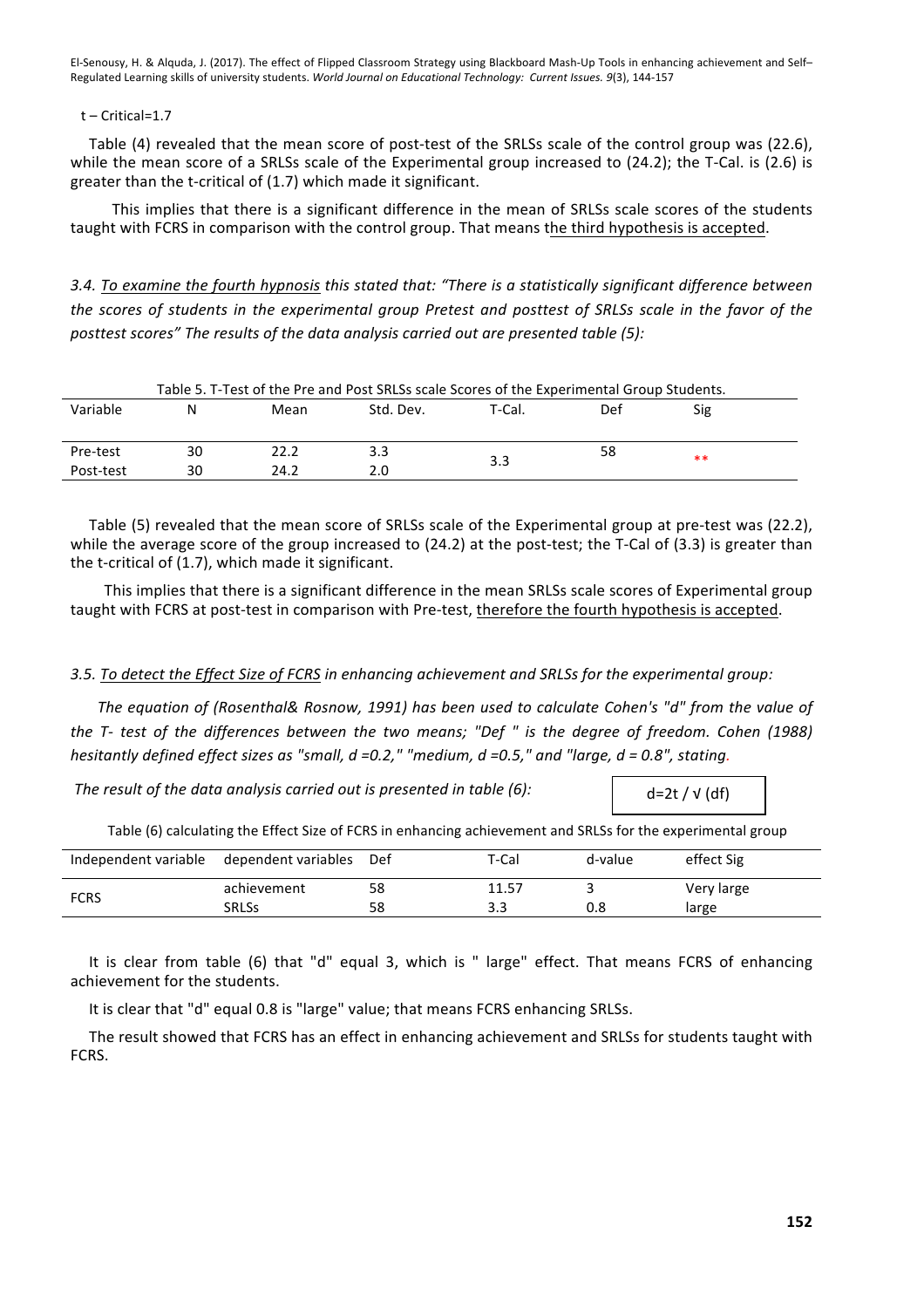# **4. Discussion**

#### 4.1. The effect of FCRS in enhancing achievement:

Descriptive data showed that students who taught with FCRS in the experimental group compared with the control group and in post-test compared with pre- test exhibited increased significantly achievement scores by the effect of FCRS. Therefore, it can be concluded that the blended learning environment that FCRS adequate in two Parts: First with Blackboard removes all barriers to learning, engaging, privacy, flexibility in students' home to help them to build their knowledge about the course topics individually, the delivery of Blackboard Mashup about the topics such as YouTube, PPt, Flickr, and PDF to students' home increase the levels of learning motivation, especially for girls who spend long time at home with technological facilities to understand at their own speed. Formerly extra benefit from home time that teachers could use Blackboard to follow and improve student learning and achievements and second to integrate the topics learning the FCRS spend the class time in practicing the prepared working Papers, in collaborative interactive groups based on problem solving activities, for working on exercises, applications, discussions and evaluation, with immediate feedback from the teacher and peers, that enrich learning process from the recall level to the evaluating level according to Bloom taxonomy, thus student converted from passive receiver of knowledge to active promoter of knowledge. Subsequently, it is remarkable a big increase of the rate of lecture' attendance from the students, who have positive cooperation in-between group and positive completion among groups, the groups' forming changed in rotation to prepare learners for the actual life of work as cooperation work is necessary. Hence increasing the interaction within the class between teacher and student rather than between each other, students can find opportunities to discuss with their teachers the difficulty examines concepts.

A review of the previous studies indicated that these results agree with the results of: (Haroun& Sarhaan, 2015; Ozdemir; Arslan, 2016; Zainuddin& Halili, 2016; Strayer, 2012; Talley & Scherer, 2013; Bradford et al., 2007; Ambreen, Haqdad & Saleem, 2016), who shown a positive effect of flipped learning model on Achievement. While the results did not agree with the results of (Shyu, 2014), who found no significant difference in the achievement, and (Blair, Maharaj & Primu, 2016) who reported a small progress effect of FCRS to enhance the Achievement.

According to FCRS the direct and purposeful learning experiences that can be attained to improve the students' academic achievement, that appears in higher achievement scores, Moreover the result of the effect of FCRS to enhance the Achievement stated a positive effect, consequently FCRS for is consider appropriate strategy to enhance students' achievement in higher education courses (Zainuddin& Halili, 2016).

#### *4.2. The effect of FCR in enhancing SRLSs*

Regarding to the self-regulated learning skills SRLSs, The descriptive data indicated that students in the experimental group compared with the control group and in post-test compared with pre- test showed increased significantly SRLSs scores by the effect of FCRS. The reasons for those results may occurred to: the transforming to a student-centered classroom context incorporating technology, Hence the FCRS acquired self-control and adapting the learning habits, students are taking their own learning responsibilities. the benefits of regulating the whole learning' phases cognitive, responsive, perspective, and performance; Making essential interactions within the teacher and peers then taking and giving feedback. Finally, the teachers' role changed Instead of transferring knowledge directly, into being guided for feedback misunderstandings and learning' facilitator to enable students to form SRLSs. These results agree with (Nguyen& Ikeda, 2015; Butzler, 2016; Ozdemir & Arslan, 2016)

The four examined SRL skills; "goal setting and planning", "Keeping Records and Monitoring", "Rehearsing and Memorizing" and "Seeking Social Assistance" are considered unlimited outcomes, which the formation of FCRS helped the students to improve; since the first and second sub-skills could be improved at home and the third and fourth sub-skills in class; remarks appeared that students established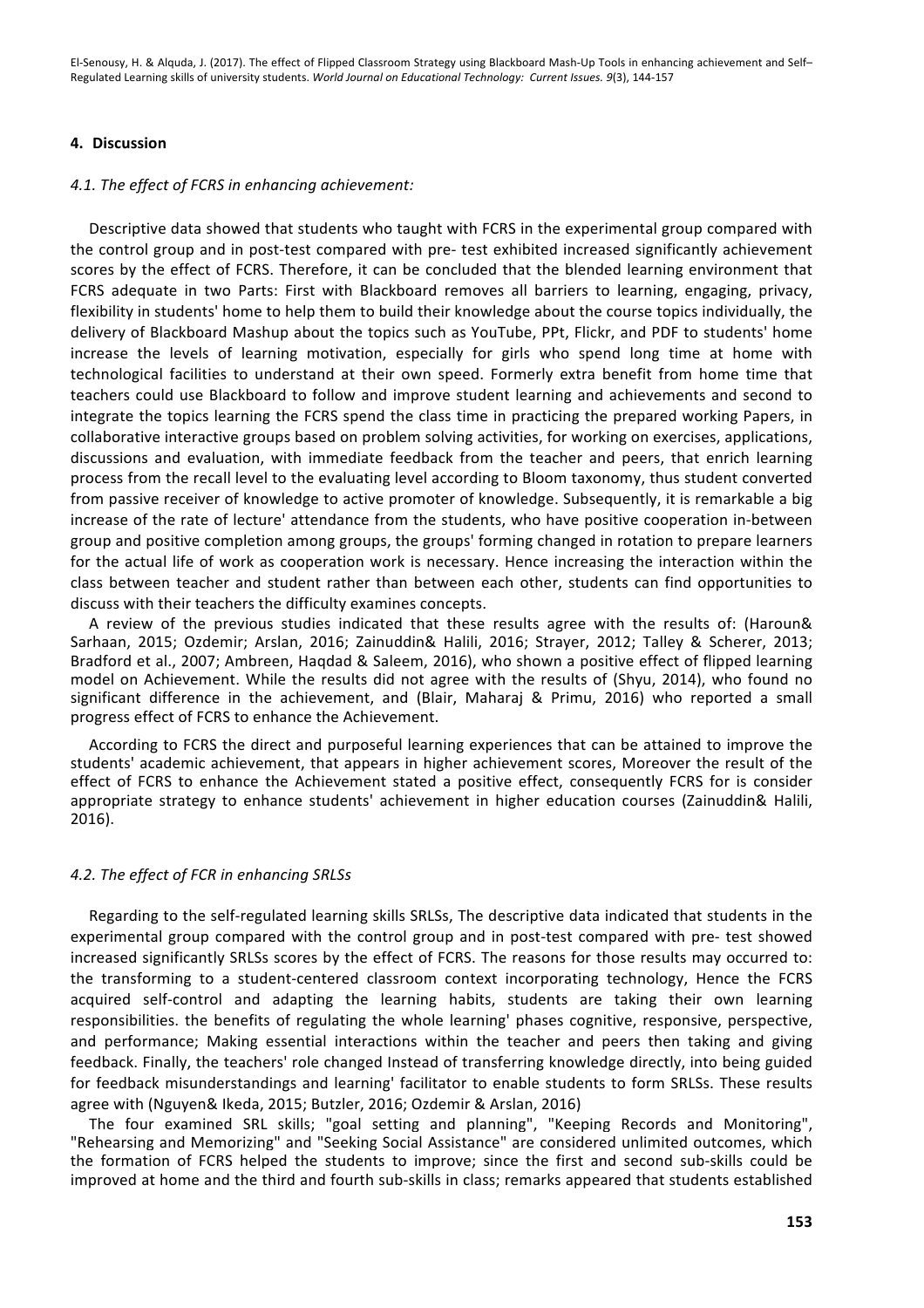goals and planed their home tasks' activities related to received Mashups according to time schedule, the Blackboard is considered a records monitoring the home activities and forums as well; whereas in class the students practicing activities require recall the learned data, and no doubt, become social aid form group' peers and feedback from teacher to achieve the classroom task. All these outcomes may equate the students' learning and academic achievement as well, these results approved with (AlJarrah, 2010; Leana-Tascilar, 2016, Zimmerman, 1990; Zimmerman1995; Ahmed, 2007; Butzler, 2016; Geduld, 2016).

### **5. Conclusions**

Although E- education is expanded, modified, and being flexibly and costless available, university instruction become at critical situation, in other hands job markets needs is rapidly expanding, this acquire a comprehensive pressure on higher education courses, to advance the individual educational experience of their learners, not only students who demanding higher outcomes, but accreditation institutions as well, thus; the formation of self-lifelong' learner, which is an essential requirement in the era of knowledge technological development; FCRS is considered one of the effective innovative instructional strategy benefit from the technology facilities, by incorporating several sources of online multimedia about the courses topics to be transformed at students' home, and practicing massive group activities in class to accomplish active learning experiences.

Consequently; FCR require guarantees of students' activity in/ out the classroom; as they are not only learn in classroom but at home as well; while teacher is following the progress of the learning processes in between small group work; it remains an important factor in FCR that effort which students do to learn individually in home, which varies from one student to another depending on possessing many mental and personal skills, and influence of the self- regulated learning skills SRLSs; to help the learner to organize the context in a way allowing self-learning capabilities, the current study appyied FCRS in two phases by transforming numerous Blackboard Mashup tools to learners' home, and practicing class activities in groups; which helps them to practice self-organized learning skills to increase academic achievement. Accordingly; could be concluded that FCRS attains both the individual and interactive cooperative learning and follow the modern educational theories. FCRS could be very vital for students that have special needs or high absence rate. Finally FCRS like other instructional strategy adequate topics, students, specializations, learning environment and periods more than other; so it is important to apply it in appropriate context.

#### **4.Recommendations:**

*4.1. Teachers should have training to use FCRS in the teaching of students in modern courses.* 

*4.2.Educational stakeholders should encourage teachers to have qualifications in Education, so they are exposed to modern methods of teaching, which help to improve students' SRLSs.* 

*4.3. Parents and students should be aware of the positive influence of technology on students' academic performance; when it introduced in effective ways of teaching to improve learning.*

4.4. Researcher should prepare needed tools that help assembly processes and learning environments for *applying FCR successfully and more effective.*

*4.5. Teacher who couldn't create FCRS multimedia could transfer from several free websites.*

*Future research is needed in distance education, practical courses and postgraduate as well.*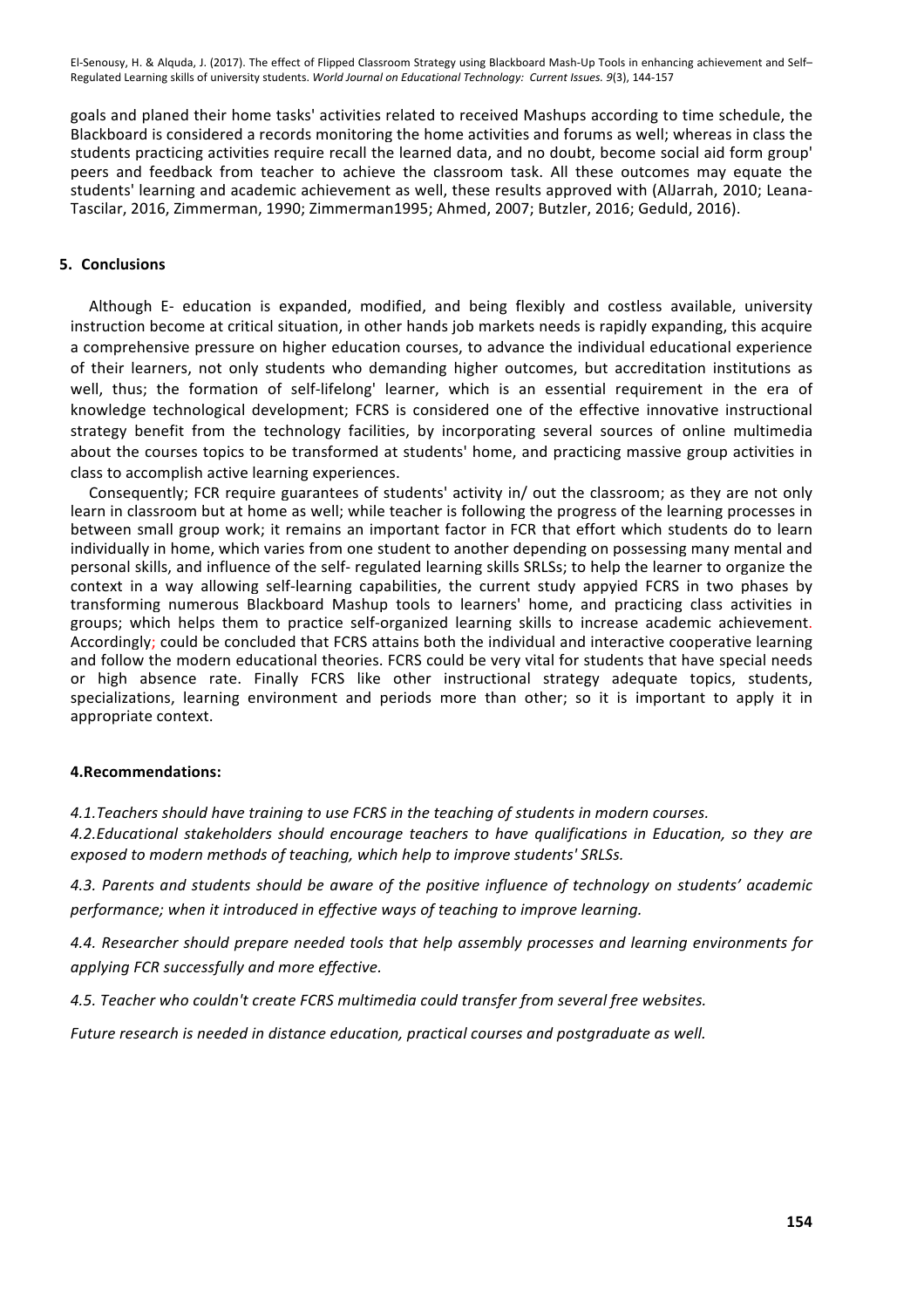#### **References**

- Ahmed, I. (2007). Self-regulation of learning and internal motivation in relation to academic achievement among students of the Faculty of Education - A predictive study. (In Arabic), *Journal of the Faculty of Education, Ain-Shams University, 31*(3), 69-135
- Akdemir, O., Bicer, D., & R. Parmaksiz, S. (2015). Prospective teachers' information and communication technology metaphors. World Journal on Educational Technology, 7(1), 9-21.
- Al Shamsi, A. (2013). Education Chapter inverted article industry, Emirates Today. (In Arabic), Available on the link; http://www.emaratalyoum.com/opinion/2013-04-07-1.563843#
- Alduraibi, U. (2016).Attitudes and perceptions of female university students about the application of Flipped Classroom in Higher Education, (In Arabic), *Educational and Social studies, 3*, 253- 276.
- Ali, A. (2015). Changing instructional landscapes: How use of social media technology is flipping instructional rooms and roles. Retrieved Mar,.25,2016 from; http://www.aace.org/ papers/ 39627/share
- AlJarrah, A. (2010).The relationship between Self-Regulated Learning and academic achievement among Sample of Yarmouk University Students.
- Ambreen, M., Haqdad, A., & Saleem, W. (2016). Fostering Self-Regulated Learning through Distance Education: A Case Study of MPhil Secondary Teacher Education Program of Allama Iqbal Open University, Turkish Online Journal of Distance Education, 17(3), 120-135.
- Aoki, K. (2012). Generations of distance education and challenges of distance education institutions in Japanese higher education, hi P. B. Muyinda (Ed.), distance education (181-201). Rijeka, Croatia: In tech.
- Baker, J. (2000). The "classroom flip": Using web course management tools to become the quide on the side. In J. A. Chambers (Ed.), Selected papers from the 11th International Conference on College Teaching and Learning (9-17). Jacksonville, FL: Florida Community College at Jacksonville.
- Bishop, J., & Verleger, M. (2013). The Flipped Classroom: A Survey of the Research. Paper presented at the 120th ASEE Annual Conference & Exposition, Atlanta. https://peer.asee.org/22585. pp 23.1200.1 - 23.1200.18.
- Blair, E., Maharaj, C., & Primus, S. (2016). Performance and perception in the flipped classroom, *Education and Information Technologies, 21*(6), 1465-1482.
- Bradford, P., Porciello, M., Balkon, N., & Backus, D. (2007). The blackboard learning system. The Journal of *Educational Technology Systems, 3*5, 301-314.
- Butzler, K. (2016). The Synergistic Effects of Self-Regulation Tools and the Flipped Classroom. *Computers in the Schools, 33*(1), 11-23.
- Cakir, R., Korkmaz, O., Bacanak, A., & Arslan, O. (2016). An Exploration of the Relationship between Students' Preferences for Formative Feedback and Self-Regulated Learning Skills. *Malaysian Online Journal of Educational Sciences, 4*(4), 14-30.
- Chen, L. (2016). Impacts of Flipped Classroom in High School Health Education. *Journal of Educational Technology Systems, 44(*4), 411-420.
- Clark, K. (2014). The Effects of the Flipped Model of Instruction on Student Engagement and Performance in the Secondary Mathematics Classroom, , Midwestern State University, Wichita Falls, Texas, USA.
- Davies, R., Dean, D., & Ball, N. (2013). Flipping the classroom and instructional technology integration in a collegelevel information systems spreadsheet course. *Educational Technology Research and Development, 61*, 563-580.
- Davis, M. (2009). How to use Mashup in your Blackboard Course, https://www.youtube.com/watch?v=R21tEztsirw
- Flipped Learning Network (FLN) (2014). The Four Pillars of F-L-I-P™. 3/5/2015 http://flippedlearning.org//site/Default.aspx?PageID=92.

Frydenberg, M. (2013). Flipping Excel. *Information Systems Education Journal, 11*(1), 63-73.

- Gannod, J., & Helmick, M. (2008)."*Using the Inverted Classroom to Teach Software Engineering*," in Proceedings of the 30th International Conference on Software Engineering, New York.
- Geduld, B. (2016). Exploring Differences between Self-Regulated Learning Strategies of High and Low Achievers in Open Distance Learning. Africa Education Review, 13(1), 164-181.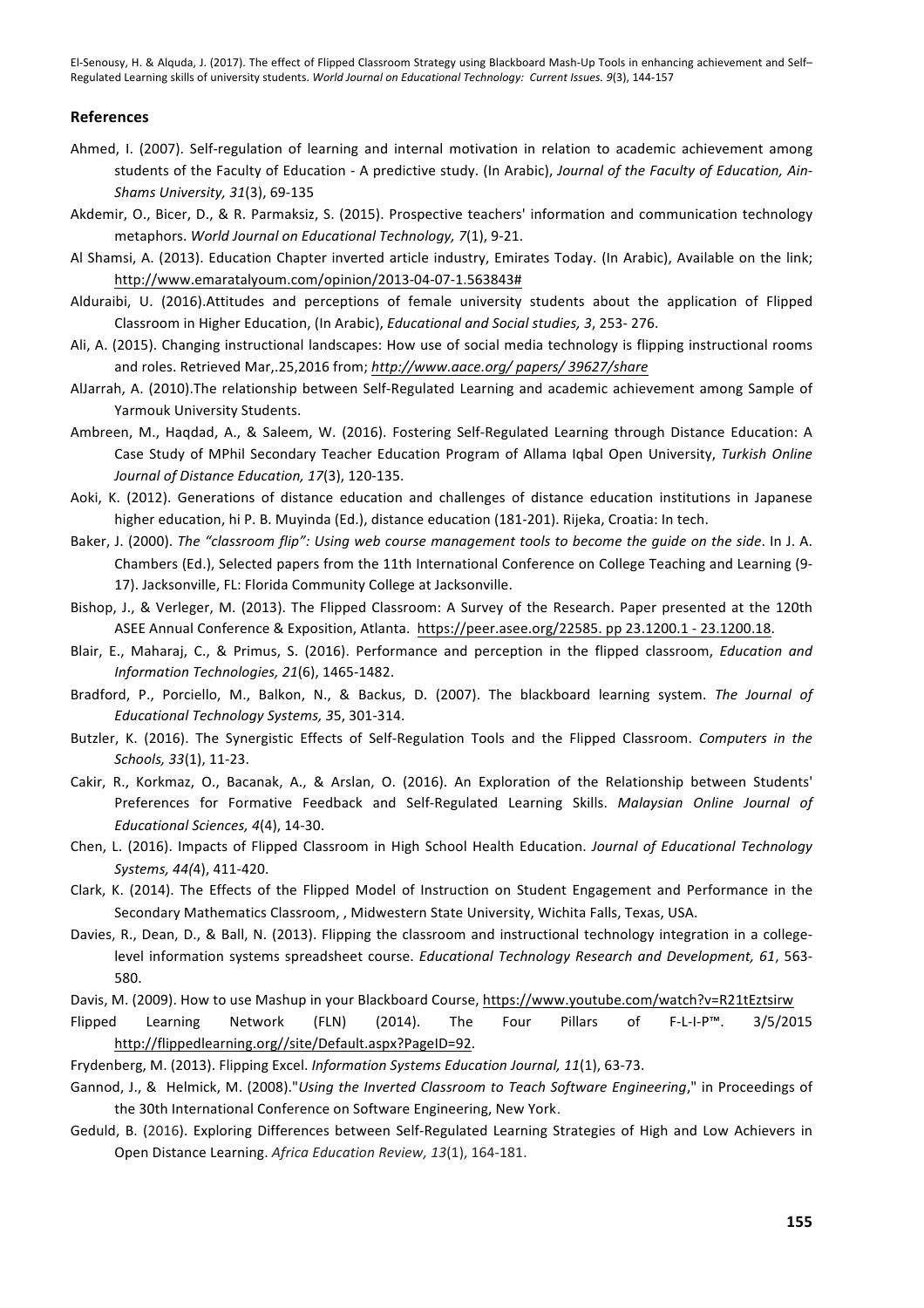- Haroun, A, & Sarhaan, M. (2015). Effusiveness of flipped learning model on Achievement and skills performance in E-Learning for under graduate students at faculty of education, (In Arabic), the 1 $s$ <sup>t</sup> international conference of faculty of education " Education...future outlooks", (12-15 April) King AbdElaziz center, KSA.
- Herreid, C., & Schiller, N. (2013). Case Studies and the Flipped Classroom. Journal of College Science Teaching, 42(5), 62-66.
- Houston, M., & Lin, L. (2012). Humanizing the classroom by flipping the homework versus lecture equation; Paper presented at the Society for Information Technology & Teacher Education International Conference; Chesapeake, VA. Retrieved from; http://editlib.org/p/39738/.
- Ibrahim, M., & Callaway, R. (2014) Students' Learning Outcomes and Self-efficacy Perception in a Flipped Classroom, Cognitive Theory of Multimedia Learning:, (pp. 899-908). Chesapeake, VA: Association for the Advancement of Computing in Education (AACE).
- Johnson, L., & Renner, J. (2012). Effect of the flipped classroom model on a secondary computer applications course: Student and teacher perceptions, questions and student achievement (Unpublished doctoral dissertation). University of Louisville, Louisville, KY.
- Juhary, J. (2015). Flipped Classroom at the Defence University: A Pilot Study. 4th International Conference For elearning & Distance Education. Retrieved Apr, 9, 2016 from; http://eli.elc.edu.sa/2015/sites/default/files/(51)%20Jowati% 20Juhary.pdf
- Leana-Tascilar, M. (2016). The Relationships between Self-Regulated Learning Skills, Causal Attributions and Academic Success of Trainee Teachers Preparing to Teach Gifted Students. *Educational Research and Reviews*, *11*(13), 1217-1227.
- Maher, M., & Lipford, H. S. (2015).Flipped Classroom Strategies Using Online Videos. SIGCSE '15 Proceedings of the 46th ACM Technical Symposium on Computer Science Education, (218-223), available .http://www.knewton.com/flipped-classroom.
- Metwalli, A. (2015) Employment of Flipped classroom Strategy in Teaching and Learning Processes.(In Arabic), 15<sup>th</sup> Annual Scientific Conference (8-9) August "Teaching& Learning Mathematics and Development 21<sup>st</sup> Century Skills" Ain Shams University Guest House..
- Milman, N. (2012). The flipped classroom strategy: what is it and how can it be used? Distance Learning, 9(3), 85-87.
- Mull, B. (2012). Flipped learning: A response to five common criticisms. Retrieved from November Learning, 21 April, 2015, http://novemberlearning.com/resources/articles/flippedlearning-a-response-to-five-commoncriticisms.
- Nguyen H., & Toto R. (2009). "Flipping the Word Design in an Industrial Engineering Course," in Proceedings of the 39th ASEE/IEEE Frontiers in Education Conference.
- Nguyen, L., & Ikeda, M. (2015). The Effects of E Portfolio-Based Learning Model on Student Self-Regulated Learning. Active Learning in Higher Education, 16(3), 197-209.
- NIU (2015). Teaching with blackboard, http://www.blackboard.niu.edu/blackboard/ pdf/guides/Mashup.pdf
- Ozdamli, F., & Asiksoy, G. (2016). Flipped classroom approach. World Journal on Educational Technology: Current *Issues. 8(*2), 98-105.
- Ozdemir, E., & Arslan, A. (2016). The Effect of Self-Regulated Jigsaw IV on University Students' Academic Achievements and Attitudes towards English Course. *Journal of Education and Training Studies, 4*(5), 173-182.
- Prayekti, S. (2015). Effect of Self-Regulated Learning and Motivation to Achieve against Teacher Professional Capability for Student S1 PGSD of Science Field Compared with Regular Student S1 PGSD at UPBJJ. Journal of *Education and Practice, 6*(36), 47-55.
- Redekopp, M., & Ragusa, G. (2013). Evaluating Flipped Classroom Strategies and Tools for Computer Engineering, 120<sup>th</sup> ASEE Annual conference and exposition, Frankly, WE DO GIVE A D\* MN, june 23- 26, American Society for Engineering Education.
- Schmidt, S., & Ralph, D. (2016). The Flipped Classroom: A Twist on Teaching. Contemporary Issues in Education *Research, 9*(1), 1-6.
- Shyu, H. (2014). Implementing the Flipped Classroom Strategy Into In-service Education. In Bastiaens T. (Ed.), Proceedings of E-Learn: World Conference on E-Learning in Corporate, Government, Healthcare, and Higher Education, (1819-1823).